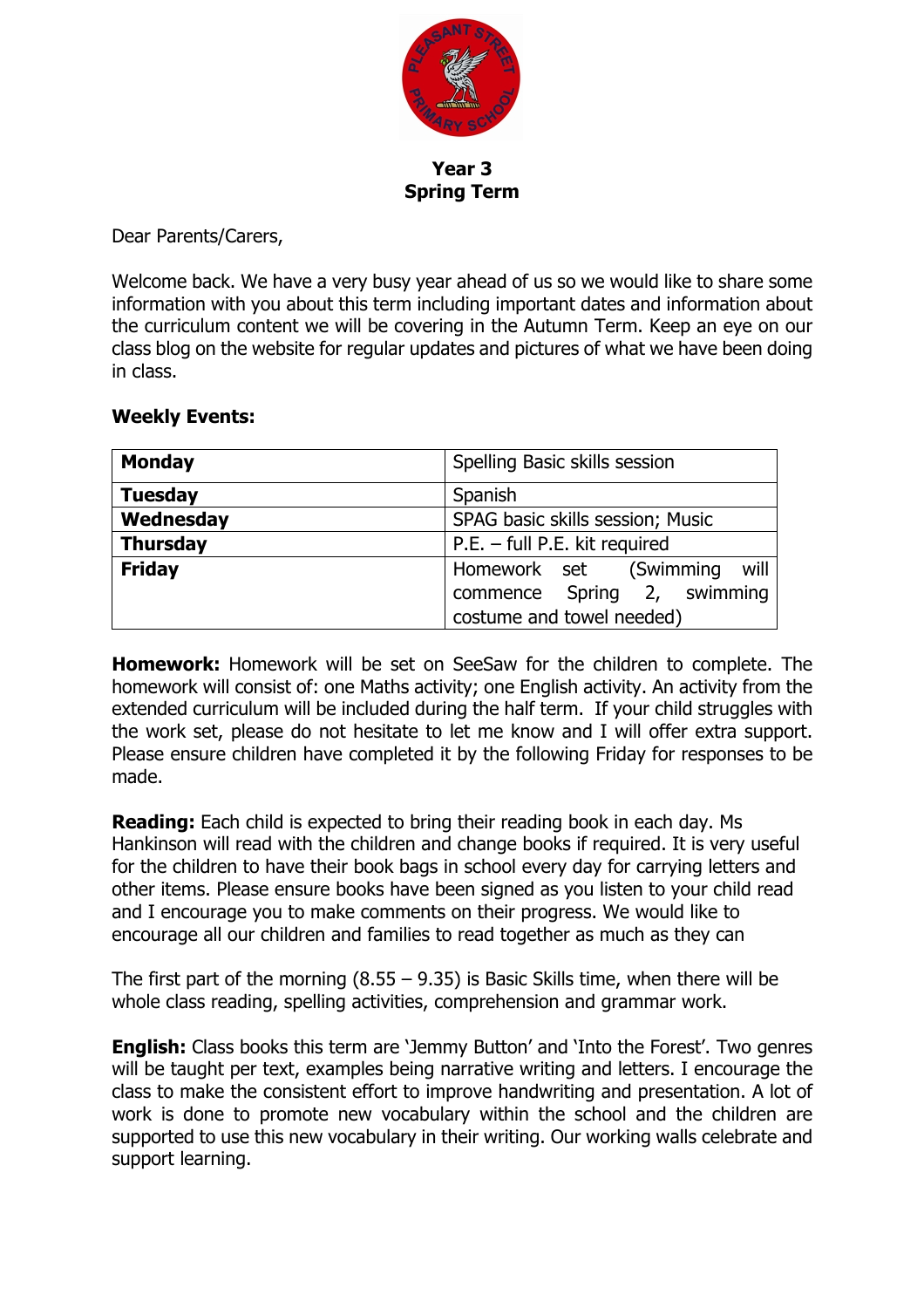**Maths:** The beginning of the morning (8.45-8.55) will be spent doing basic skills. This covers the four operations of number (addition, subtraction, multiplication and division). Please ensure your child is on time, as they will miss valuable maths time if they are late.

Year 3 topics this term will be Multiplication and Division, Measurement: Money, Statistics, Measurement: Length and Perimeter and Fractions. Children will use practical equipment to support their learning and their fluency. Once confident in a particular skill, the children will apply their knowledge through reasoning and problem solving.

Fluency in times tables is important, particularly as by the end of Year 4 children are expected to know all their multiplication facts. The children need to practice their times tables on a regular basis; to learn them off by heart as soon as possible will dramatically help their progress. In Year 3, we concentrate on the x3, x4, x8 times tables but children should work to become confident in all. School promotes and encourages use of Times Tables Rockstars. Your child should have received a username and password. If there are any problems please inform me and I will help.

**Science:** The term topics are Light - including reflected light, shadows and the dangers of light; and Plants and Pollination – learning about functions of different parts of flowering plants.

**Computing:** Topics in Computing are Creating code – the children will learn how to write instructions for a program; and Altering Digital Media – investigating how to alter digital images in different ways.

**History:** The children will be learning about Railways – their development and how they impacted population growth. This topic will include a visit to the Liverpool Museum to see a transport exhibition; and Ancient Egyptians – learning about how they lived from what they left behind; this will include a visit to the World Museum for a 'Mummy workshop'.

**RE:** The children will be answering enquiry questions: Why is the Bible so important for Christians today? and Why are festivals important to religious communities? We will cover all major religions in our RE topics throughout the year.

**PSHE:** Topics are Working in our World, (learning about jobs, salaries and looking after our world) and Feelings and Emotions: Grief (understanding loss). The children undertake rich discussions and decision making.

**Music:** The children will be learning to read basic notation, explore structures of musical pieces and will be introduced to the glockenspiel.